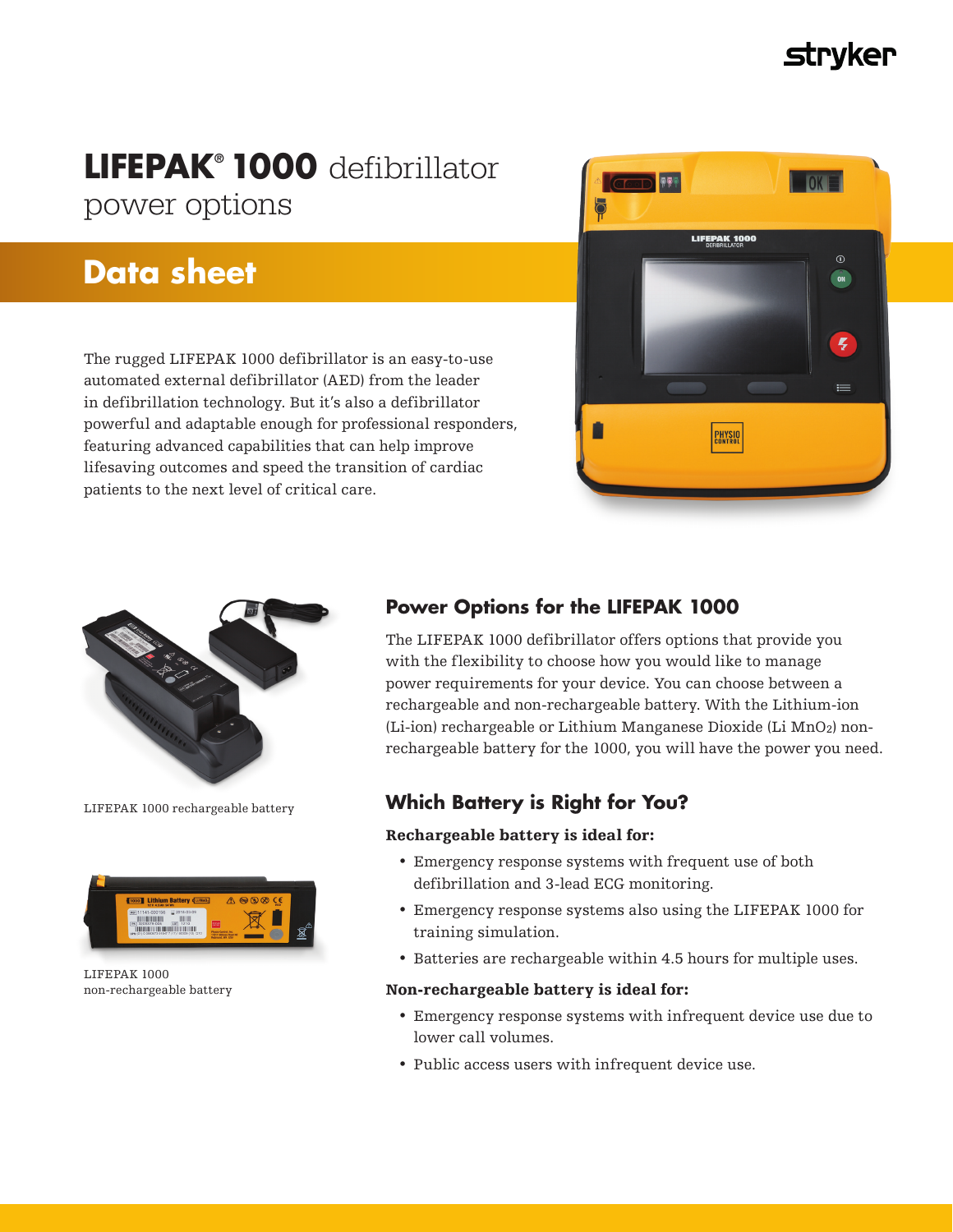# **LIFEPAK 1000 defibrillator power options provide:**

## Simplicity

- Simple to maintain—no conditioning or calibration required.
- Battery gauge displays the state of charge on each battery at the touch of a button to help you ensure you always have the power you need in an emergency.

## Confidence in Our Products

- The LIFEPAK 1000 AED with battery installed has an IP55 rating for protection against dusty and wet environments.
- Stryker batteries are tested, verified, and certified to work with LIFEPAK devices.
- Batteries offered by third party vendors are not tested, verified or certified by Stryker for use with LIFEPAK devices.

# **Specifications**

### **Non-rechargeable Batteries**

Type: Lithium Manganese Dioxide (Li/MnO2), 12.0 V, 4.5 Ah

Capacity: Typically will provide 440 200-joule discharges or 1030 minutes of operating time with a new battery (370 200-joule shocks or 900 minutes of operating time at 0°C (32°F)).

#### Weight: 0.45 kg (1.0 lb)

Shelf Life: (prior to installation) After the battery is stored for 5 years at 20° to 30°C, the device will provide 48 months of standby life.

Standby Life: A new battery provides device power for 5 years.

Low Battery Indicator: At least 30 200-joule shocks or 75 minutes of operating time remain when low battery is first indicated.

### **Rechargeable Batteries**

Type: Lithium-ion, 11.1 V, 4.8 Ah, 5.3 Wh

Capacity: Typically will provide 261 200-joule discharges or 608 minutes of operating time with a new fully-charged battery (247 200-joule shocks or 576 minutes of operating time at  $0^{\circ}$ C (32 $^{\circ}$ F)).

Battery Charging Time: Within 4.5 hours

Weight: 0.45 kg (1.0 lb), maximum

Standby Life: A new fully-charged battery provides device power for 6 months.

Low Battery Indicator: At least 30 200-joule shocks or 75 minutes of operating time remain when low battery is first indicated.

### **Battery Charger**

Supported Battery: Lithium-ion Rechargeable Battery, 11.1 V, 4.8 Ah, 53 Wh

Electrical: External Power Supply: 100- 240VAC, 50/60Hz

Temperature: Operating: 0°C to 40°C

Storage: -30°C to 70°C

Charge Time: Within 4.5 hours

Charge: Constant Current/Constant Voltage within temperature limits

Length: 270 mm

Width: 97 mm

Height: 92 mm

Weight: 0.5 kg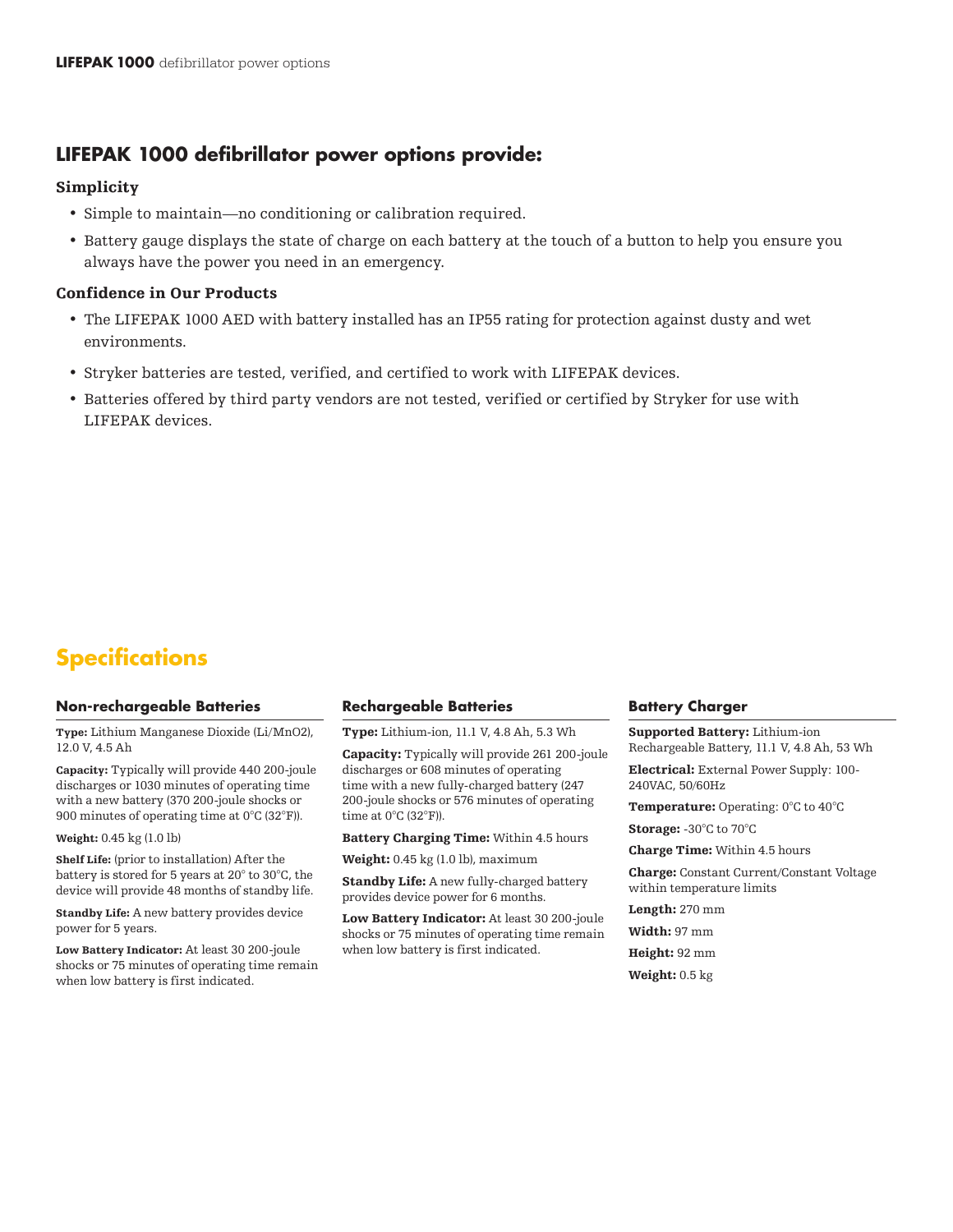## LIFEPAK 1000 defibrillator

#### BRIEF SUMMARY OF INDICATIONS AND IMPORTANT SAFETY INFORMATION

#### INDICATIONS FOR USE:

DEFIBRILLATION is a recognized means of terminating certain potentially fatal arrhythmias, such as ventricular fibrillation and symptomatic ventricular tachycardia. LIFEPAK 1000 is to be used in AED mode only on patients who are in cardiopulmonary arrest. The patient must be unresponsive, not breathing normally, and showing no signs of circulation. LIFEPAK 1000 may be used with standard defibrillation pads only on adults and children who are 8 years old or more or who weigh more than 25 kg (55 lbs). LIFEPAK 1000 may be used on children who are less than 8 years old or weigh less than 25 kg (55 lbs) with Infant/Child Reduced Energy Defibrillation Electrodes. ECG MONITORING is for use on conscious and unconscious patients of all ages for the purpose of ECG rhythm recognition and heart rate monitoring.

#### CONTRAINDICATIONS: None.

#### OPERATOR CONSIDERATIONS:

LIFEPAK 1000 requires operator interaction to defibrillate patient. It is intended for use by personnel who are authorized by a physician or medical director and have, at a minimum, the following skills and training: CPR training, defibrillator training equivalent to that recommended by American Heart Association, and training in the use of the LIFEPAK 1000 defibrillator. LIFEPAK 1000 is intended for use in hospital and out-of-hospital environments. Manual mode is intended for use by personnel trained in ECG recognition who want to use defibrillator to deliver a shock independent of AED mode. Operator has control over charging and delivery of shocks. ECG mode provides a nondiagnostic ECG display and is intended for use by personnel trained in ECG recognition to allow for rhythm and heart rate monitoring using standard ECG electrodes. When in ECG mode, the defibrillator's shock capability is disabled; however, LIFEPAK 1000 continues to analyze patient's ECG for potentially shockable rhythm.

#### GENERAL/DEFIBRILLATION WARNINGS.

#### SHOCK HAZARDS:

- LIFEPAK 1000 delivers up to 360 joules of electrical energy. Unless properly used, this electrical energy may cause serious injury or death. Do not attempt to operate unless thoroughly familiar with operating instructions and function of all controls, indicators, connections, and accessories.
- Clear everyone away from contact with patient, bed, and other conductive material before discharging defibrillator.
- When discharging defibrillator, do not touch electrodes.
- Do not immerse defibrillator in water or other fluids. Avoid spilling fluids on device or accessories.
- Do not disassemble defibrillator or its batteries. Contact authorized service personnel for repair.

#### Possible skin burns and ineffective energy delivery:

• Dried out or damaged electrodes may cause electrical arcing and patient skin burns during defibrillation. Do not use electrodes that have been removed from foil package for >24 hours or expired electrodes. Check that electrode adhesive is intact and undamaged.

#### Possible misinterpretation of ECG data:

- Do not analyze in a moving vehicle or move the AED during analysis. Motion artifact may affect ECG signal resulting in inappropriate shock or no shock advised message. Motion detection may delay analysis. Stop vehicle.
- Do not touch the patient or the AED during analysis.

#### Excessive Energy Delivery (AED mode):

• Do not use Pediatric QUIK-COMBO® electrodes; these electrodes do not attenuate the energy delivery by LIFEPAK 1000.

#### Implanted electrical devices:

• Defibrillation may interfere with implanted devices and cause them to malfunction. Place therapy electrodes away from implanted devices if possible.

#### Possible defibrillator shutdown:

- Always have access to spare, fully-charged, properly maintained battery to avoid possible device shutdown without warning.
- Replace battery when LIFEPAK 1000 displays warning of REPLACE BATTERY.

#### Possible device failure:

• Do not modify LIFEPAK 1000 or its batteries.

#### Possible explosion, fire, noxious gas or burns:

- Do not use device in presence of flammable gases or anesthetics.
- Use care when operating close to oxygen sources.
- Turn off gas source or move source away from patient during defibrillation.

#### Possible electrical interference or improper device performance:

- Use only parts and accessories specified by Physio-Control or Stryker. Using other manufacturers' accessories may affect performance of device or equipment in close proximity and may invalidate safety agency certification.
- Defibrillator may cause electromagnetic interference (EMI) especially during charge and energy transfers which may affect performance of equipment operating in close proximity.
- Equipment operating in close proximity may emit strong EMI or radio frequency interference (RFI) which could affect performance of device.
- Recommended distances of equipment provided in Operating Instructions.
- Safety risk and possible equipment damage.
- Keep AED away from magnetic resonance imaging (MRI) equipment as it is unsafe.

#### ECG MONITORING (ECG MODE) WARNINGS.

- Possible delay in therapy: • Do not attempt to connect 3-wire ECG cable to QUIK-COMBO therapy cable or any other AED.
- ECG cable is functional only with LIFEPAK 1000.

#### Possible misinterpretation of ECG data:

• Frequency response of screen intended only for basic ECG rhythm identification; it does not provide resolution required for pacemaker pulse visibility, accurate measurements, such as QRS duration, and ST segment interpretation. For such purposes, use ECG monitors with appropriate frequency response.

#### GENERAL CAUTION:

#### Possible equipment damage:

- Before using LIFEPAK 1000 disconnect all equipment that is not defibrillatorprotected from patient.
- U.S. Federal law restricts this device to sale by or on the order of a physician.

Please consult Operating Instructions at www.physio-control.com or call 800.442.1142 for complete list of indications, contraindications, warnings, cautions, potential adverse events, safety and effectiveness data, instructions for use and other important information.